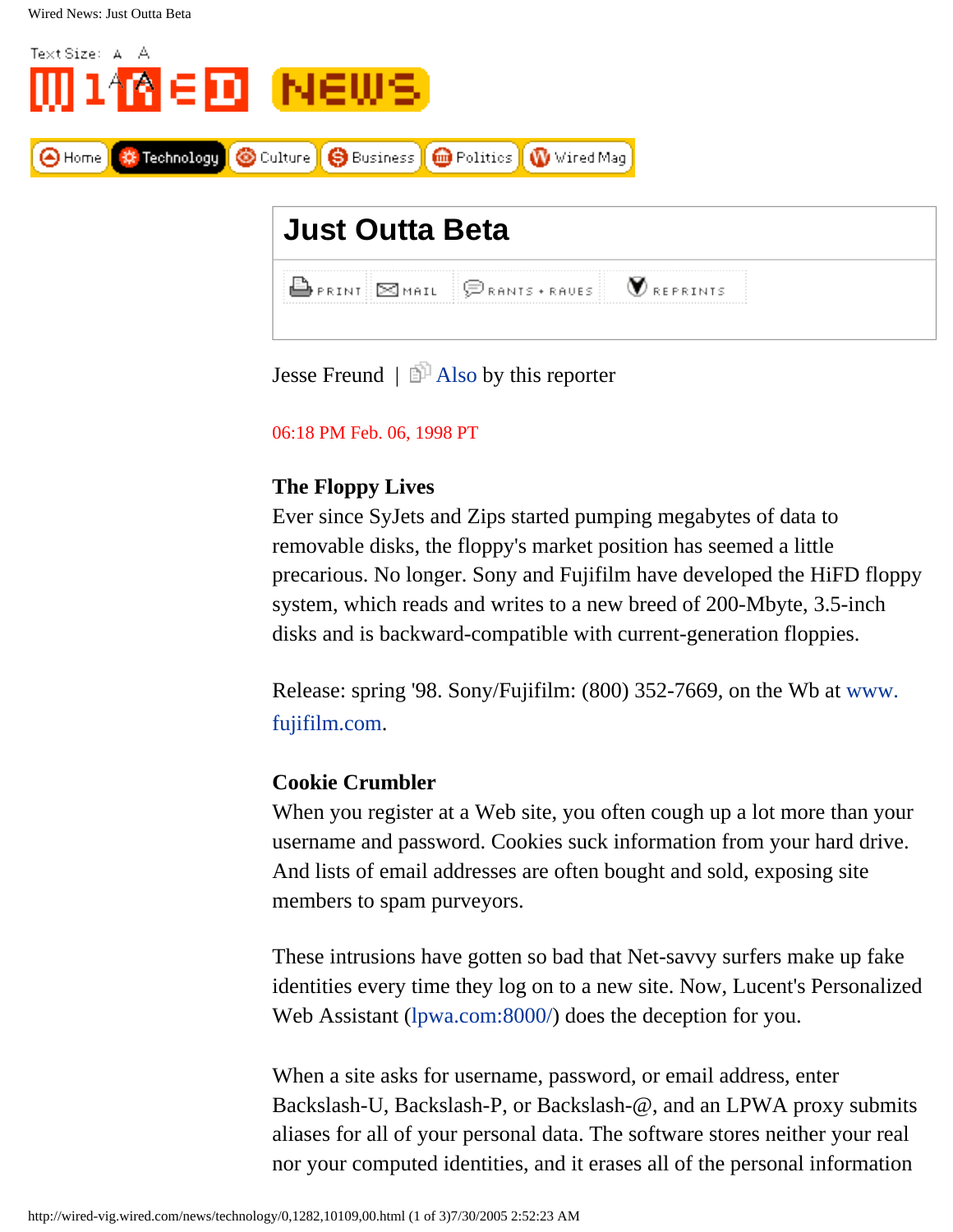your browser sends to a Web site by default. Because Lucent's product automatically generates the fake identities, you need remember only one universal password.

What's more, the software conceals aliases with cryptography, so snoopers can't learn information about you. And email sent to an LPWA-generated address is forwarded by a remailer to your real account. Thus, if spammers snag one of your alias addresses, you can terminate it on the fly.

Release: winter '98. Lucent: +1 (908) 582-3000.

#### **Mini Capture**

As any Comdex attendee can attest, swapping business cards can be a wallet-busting annoyance. DynaFirm thinks it has the answer. The company's new product, CardJet, is a portable business-card reader that scans up to 200 cards at a time and dumps the data directly into a PalmPilot.

*This article originally appeared in the February issue of* [Wired](http://www.wired.com/wired) *magazine.*

*To subscribe to Wired magazine, send email to [subscriptions@wired.com,](mailto:subscriptions@wired.com) or call +1 (800) SO WIRED.*

# Ш

## **[refresh all](javascript:window.location.reload();) | [expand all](javascript:expandAll();) | [collapse all](javascript:collapseAll();) Rants & Raves**

Want to start a new thread or reply to a post? [Login / Register](javascript:manager.login()) and start talking!

[Frequently Asked Questions](http://wired-vig.wired.com/news/faq/)

[Ads by Google](http://pagead2.googlesyndication.com/pagead/userfeedback?url=www.wired.com&hl=en&adU=www.Acronis.com&adT=Partition%20Manager&adU=www.safeguardeasy.com&adT=SafeGuard%20Easy&adU=www.AllFreeGifts.net&adT=Free%20Windows%20XP&adU=www.safeboot.com&adT=SafeBoot%C2%AE%20Data%20Encryption&done=1)